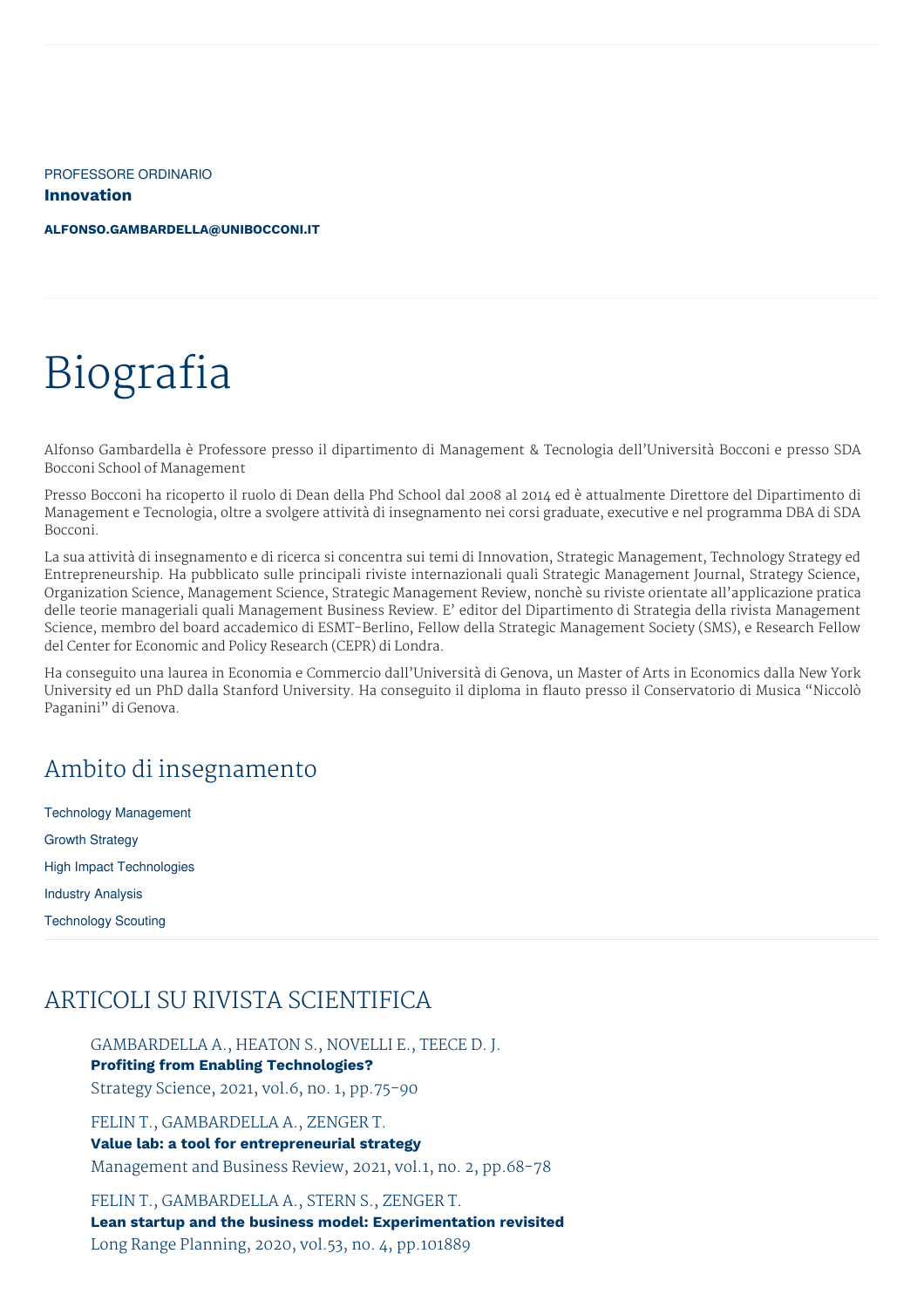#### CAMUFFO A., CORDOVA A., GAMBARDELLA A., SPINA C.

**A Scientific Approach to Entrepreneurial Decision Making: Evidence from a Randomized Control Trial** Management Science, Febbraio, 2020, vol.66, no. 2, pp.564-586

GAMBARDELLA A., KHASHABI P., PANICO C. **Managing Autonomy in Industrial Research and Development: A Project-Level Investigation** Organization Science, 2020, vol.31, no. 1, pp.165-181

GAMBARDELLA A., VON HIPPEL E. **Open Sourcing as a Profit-Maximizing Strategy for Downstream Firms** Strategy Science, 2019, vol.4, no. 1, pp.41-57

CONTI R., GAMBARDELLA A., NOVELLI E. **Specializing in Generality: Firm Strategies When Intermediate Markets Work** Organization Science, 2019, vol.30, no. 1, pp.126-150

CONTI R., GAMBARDELLA A., NOVELLI E. **Specializing in general purpose technologies as a firm long-term strategy** Industrial and Corporate Change, 2019, vol.28, no. 2, pp.351-364

GAMBARDELLA A., HARHOFF D., VERSPAGEN B. **The Economic Value of Patent Portfolios** Journal of Economics and Management Strategy, 2017, vol.26, pp.735-756

BIRHANU A., GAMBARDELLA A., VALENTINI G. **Bribery and Investment: Firm-Level Evidence from Africa and Latin America** Strategic Management Journal, 2016, vol.37, no. 9, pp.1865-1877

GAMBARDELLA A., RAASCH C., VON HIPPEL E. **The User Innovation Paradigm: Implications for Markets and Welfare** Management Science, 2016, vol.63, no. 5, pp.1450-1468

TORRISI S., GAMBARDELLA A., GIURI P., HARHOFF D., HOISL K., MARIANI M. **Used, blocking and sleeping patents: Empirical evidence from a large-scale inventor survey** Research Policy, 2016, vol.45, no. 7, pp.1374-1385

BERTOCCHI G., GAMBARDELLA A., JAPPELLI T., NAPPI C. A., PERACCHI F. **Bibliometric Evaluation and Informed Peer Review: Evidence from Italy** Research Policy, 2015, vol.44, no. 2, pp.451-466

GAMBARDELLA A., PANICO C., VALENTINI G. **Strategic Incentives to Human Capital** Strategic Management Journal, 2015, vol.36, no. 1, pp.37-52

GAMBARDELLA A., GANCO M., HONORÈ F. **Using What You Know: Patented Knowledge and Incumbent Firms in Employee Entrepreneurship** Organization Science, 2015, vol.26, no. 2, pp.456-474

CONTI R., GAMBARDELLA A., MARIANI M. **Learning to Be Edison: Inventors, Organizations, and Breakthrough Inventions** Organization Science, 2014, vol.25, no. 3, pp.833-849

GAMBARDELLA A., PANICO C. **On the management of open innovation** Research Policy, 2014, vol.43, no. 5, pp.903-913

CONTI R., GAMBARDELLA A., NOVELLI E. **Research on Markets for Inventions and Implications for R&D Allocation Strategies** Academy of Management Annals, 2013, vol.7, no. 1, pp.717-774

GAMBARDELLA A., GIARRATANA M. S. **General technological capabilities, product market fragmentation, and markets for technology**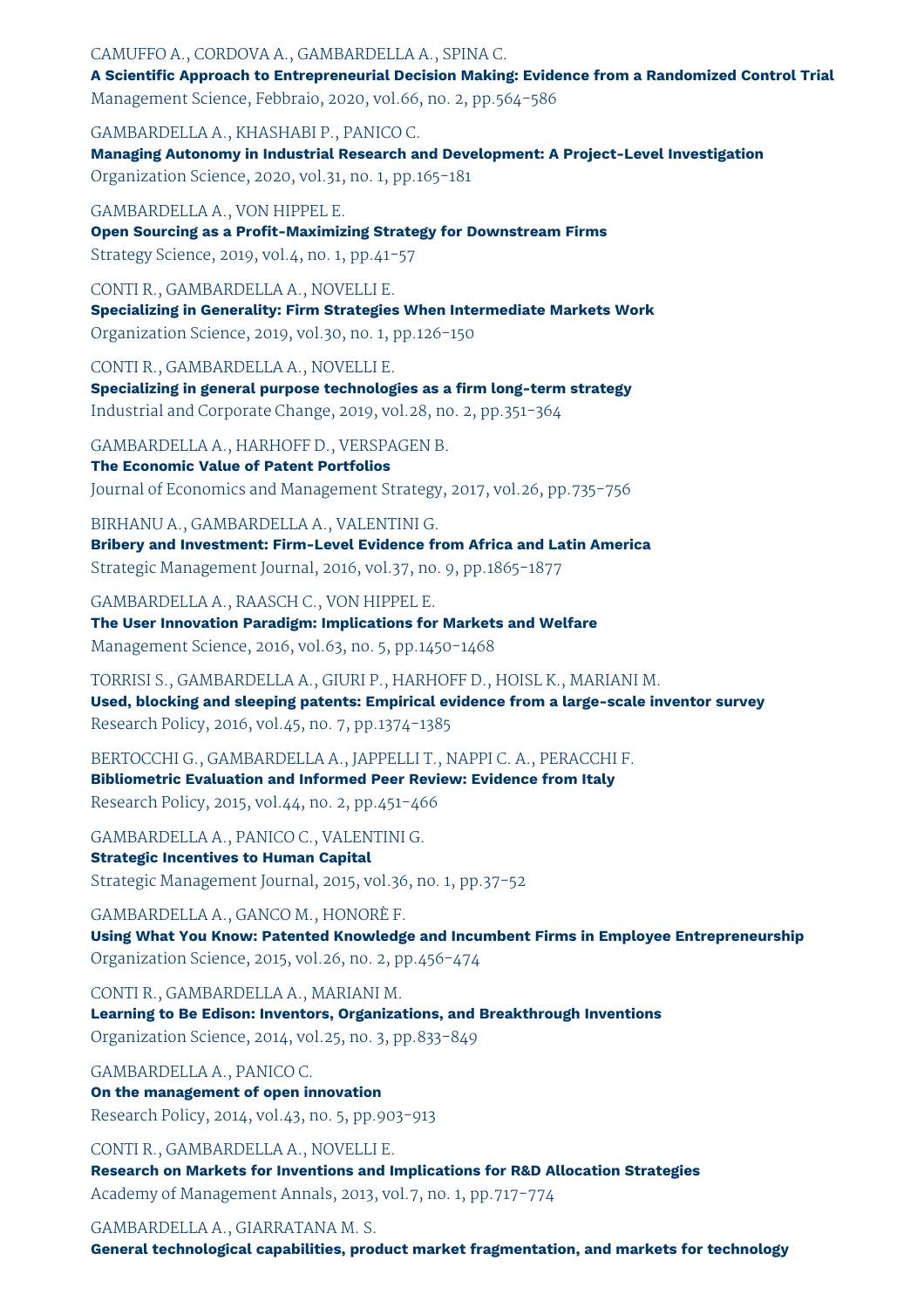Research Policy, 2013, vol.42, no. 2, pp.315-325

#### DI STEFANO G., GAMBARDELLA A., VERONA G.

**Technology push and demand pull perspectives in innovation studies: Current findings and future research directions**

Research Policy, 2012, vol.41, no. 8, pp.1283-1295

GAMBARDELLA A., GIARRATANA M. S.

**Localized knowledge spillovers and skill-biased performance** Strategic Entrepreneurship Journal, 2010, vol.4, no. 4, pp.323-339

#### GAMBARDELLA A., MCGAHAN A. M.

**Business-Model Innovation: General Purpose Technologies and their Implications for Industry Structure** Long Range Planning, 2010, vol.43, no. 2-3, pp.262-271

#### GAMBARDELLA A., GIARRATANA M. S.

**Organizational Attributes and the Distribution of Rewards in a Region: Managerial Firms vs. Knowledge Clusters**

Organization Science, 2010, vol.21, no. 2, pp.573-586

#### GAMBARDELLA A., GIARRATANA M. S., PANICO C.

**How and when should companies retain their human capital? Contracts, incentives and human resource implications**

Industrial and Corporate Change, 2010, vol.19, no. 1, pp.1-24

#### ARORA A., GAMBARDELLA A.

**Ideas for rent: an overview of markets for technology** Industrial and Corporate Change, 2010, vol.19, no. 3, pp.775-803

#### ARORA A., GAMBARDELLA A., MAGAZZINI L., PAMMOLLI F.

**A Breath of Fresh Air? Firm Type, Scale, Scope, and Selection Effects in Drug Development** Management Science, 2009, vol.55, no. 10, pp.1638-1653

#### GAMBARDELLA A., MARIANI M., TORRISI S.

**How 'Provincial' Is Your Region? Openness and Regional Performance in Europe** Regional Studies, 2009, vol.43, no. 7, pp.935-947

#### GAMBARDELLA A., HARHOFF D., VERSPAGEN B.

#### **The value of European patents**

European Management Review, 2008, vol.5, no. 2, pp.69-84

#### DOSI G., GAMBARDELLA A., GRAZZI M., ORSENIGO L.

**Technological Revolutions and the Evolution of Industrial Structures: Assessing the Impact of New Technologies upon the Size and Boundaries of Firms**

Capitalism and Society, 12 Giugno, 2008, vol.3, no. 1

GIURI P., MARIANI M., BRUSONI S., CRESPI G., FRANCOZ D., GAMBARDELLA A., GARCIA-FONTES W., GEUNA A., GONZALES R., HARHOFF D., HOISL K., LE BAS C., LUZZI A., MAGAZZINI L., NESTA L., NOMALER &., PALOMERAS N., PATEL P., ROMANELLI M., VERSPAGEN B.

**Inventors and invention processes in Europe: Results from the PatVal-EU survey**

Research Policy, 2007, vol.36, no. 8, pp.1107-1127

GAMBARDELLA A., GIURI P., LUZZI A. **The market for patents in Europe**

Research Policy, 2007, vol.36, no. 8, pp.1163-1183

GAMBARDELLA A., HALL B. H. **Proprietary versus public domain licensing of software and research products** Research Policy, 2006, vol.35, no. 6, pp.875-892

ARORA, GAMBARDELLA A. **The Impact of NSF Support for Basic Research In Economics**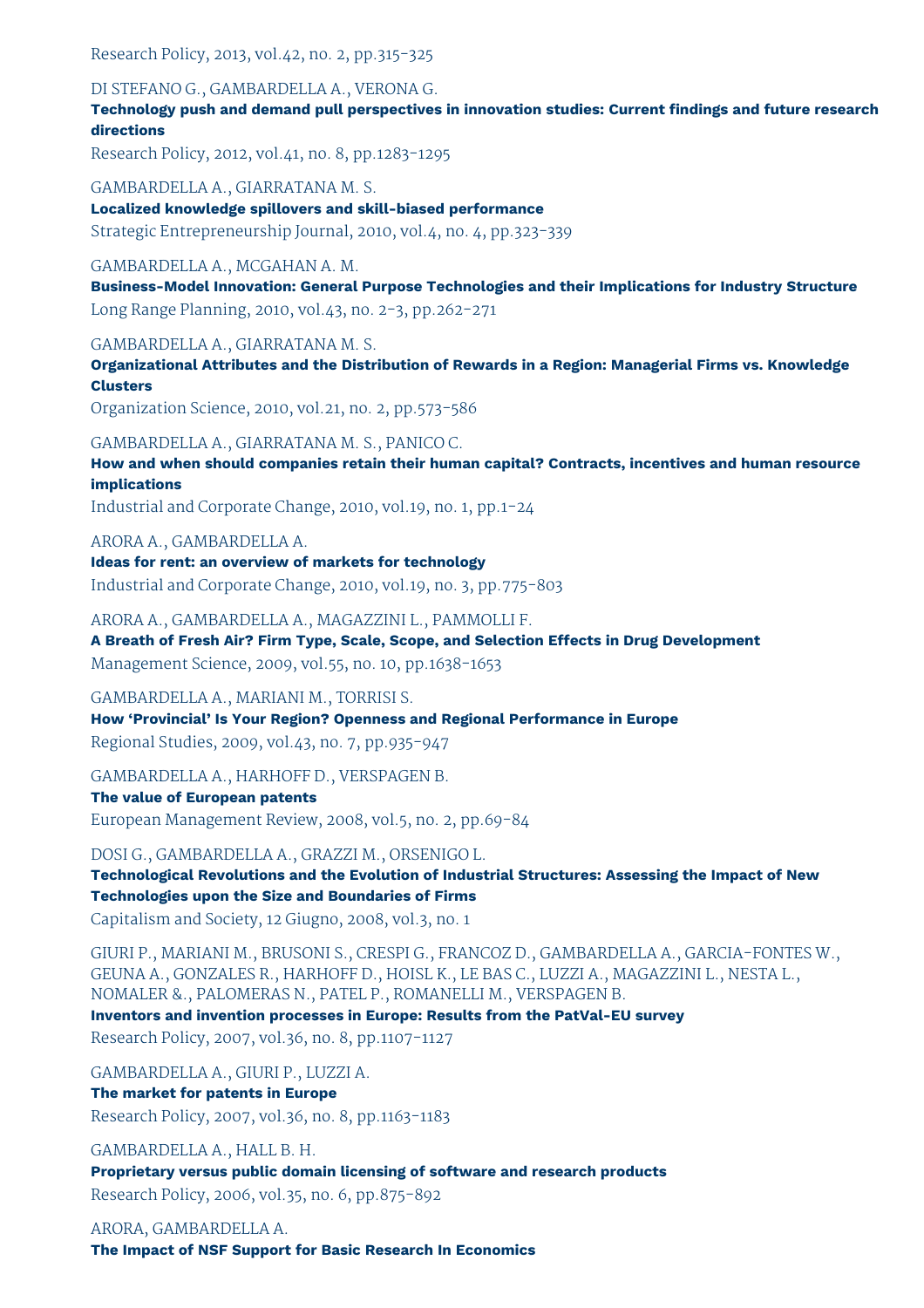Annales d'Économie et de Statistique, 2005, no. 79/80, pp.91-117

GAMBARDELLA A. **Le Reazioni dei Concorrenti all'Innovazione Tecnologica**

Sinergie, 2004, vol.22, no. 64/65, pp.65-88

#### GAMBARDELLA A.

**'Successes' and 'Failures' in the Markets for Technology** Oxford Review of Economic Policy, 2002, vol.18, no. 1, pp.52-62

ARORA A., FOSFURI A., GAMBARDELLA A.

**Specialized technology suppliers, international spillovers and investment: evidence from the chemical industry**

Journal of Development Economics, 2001, vol.65, no. 1, pp.31-54

BRESNAHAN T., GAMBARDELLA A., SAXENIAN A.

**'Old economy' inputs for 'new economy' outcomes: Cluster formation in the New Silicon Valley** Industrial and Corporate Change, 2001, no. 10, pp.835-860

ARORA A., FOSFURI A., GAMBARDELLA A.

**Markets for Technology and their Implications for Corporate Strategy** Industrial and Corporate Change, 2001, vol.10, no. 2, pp.419-451

#### GAMBARDELLA A., TORRISI S.

**Does technological convergence imply convergence in markets? Evidence from the electronics industry** Research Policy, 1998, vol.27, no. 5, pp.445-463

ARORA, DAVID, GAMBARDELLA A.

**Reputation and Competence in Publicly Funded Science: Estimating the Effects on Research Group Productivity**

Annales d'Économie et de Statistique, 1998, no. 49/50, pp.163

ARORA A., GAMBARDELLA A., RULLANI E.

**Division of labour and the locus of inventive activity** Journal of Management & Governance, 1997, vol.1, no. 1, pp.123-140

#### ARORA A., GAMBARDELLA A.

**Domestic markets and international competitiveness: Generic and product-specific competencies in the engineering sector**

Strategic Management Journal, 1997, vol.18, no. 51, pp.53-74

ARORA A., GAMBARDELLA A.

**Public Policy towards Science : Picking Stars or Spreading the Wealth ?** Revue d'Économie Industrielle, 1997, vol.79, no. 1, pp.63-75

GAMBARDELLA A., GARCIA-FONTES W.

**Regional Linkages Through European Research Funding** Economics of Innovation and New Technology, 1996, vol.4, no. 2, pp.123-138

ARORA A., GAMBARDELLA A.

**The changing technology of technological change: general and abstract knowledge and the division of innovative labour**

Research Policy, 1994, vol.23, no. 5, pp.523-532

ARORA A., GAMBARDELLA A. **Evaluating technological information and utilizing it** Journal of Economic Behavior & Organization, 1994, vol.24, no. 1, pp.91-114

#### VALLE F., GAMBARDELLA A.

**'Biological' revolution and strategies for innovation in pharmaceutical companies** R&D Management, 1993, vol.23, no. 4, pp.287-302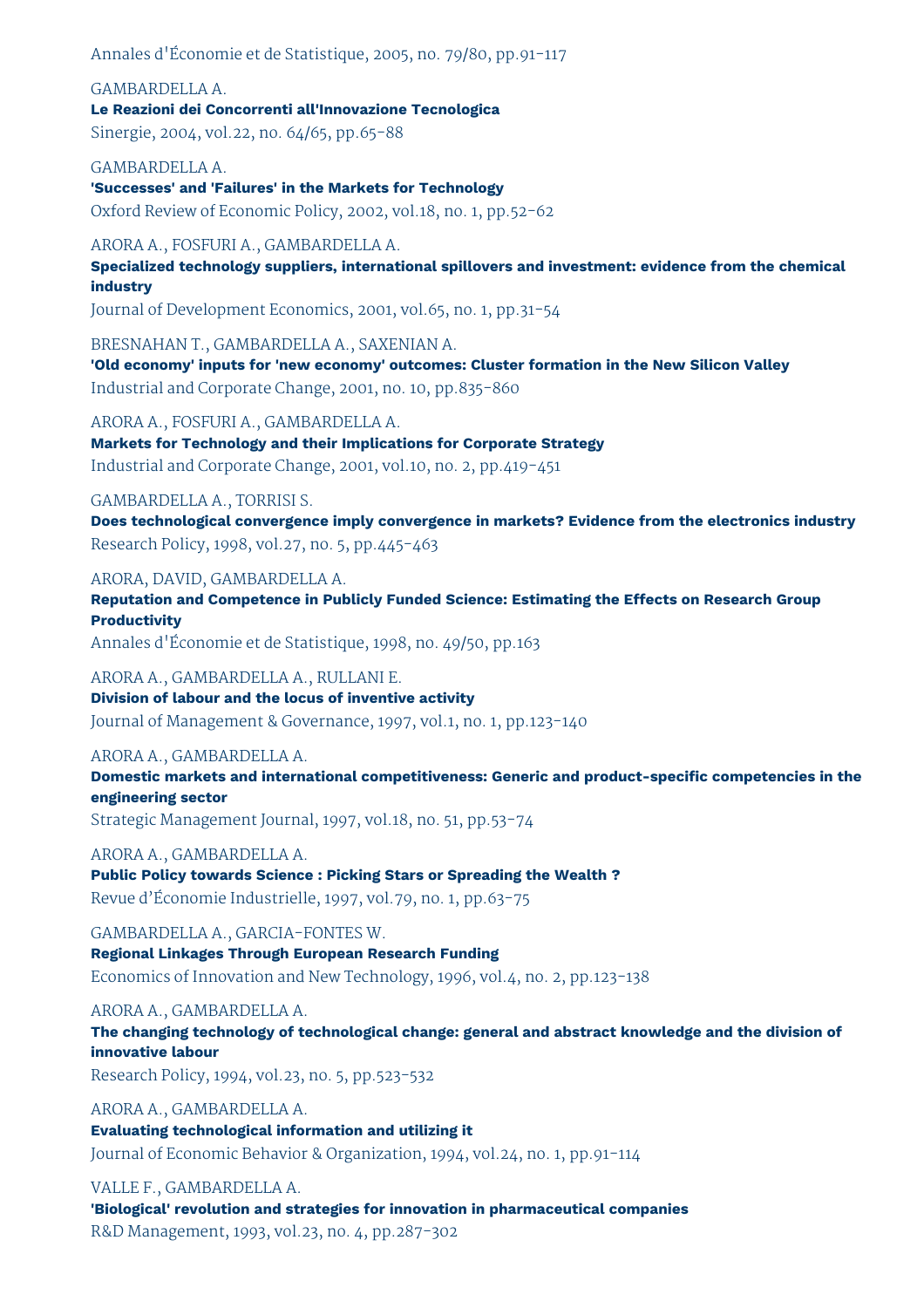#### GAMBARDELLA A.

**Competitive advantages from in-house scientific research: The US pharmaceutical industry in the 1980s** Research Policy, 1992, vol.21, no. 5, pp.391-407

ARORA A., GAMBARDELLA A.

**Complementarity and External Linkages: The Strategy of the Large Firms in Biotechnology** Journal of Industrial Economics, 1990, vol.38, no. 4, pp.361-379

### MONOGRAFIE O TRATTATI SCIENTIFICI

CAMUFFO A., GAMBARDELLA A. **Decidere per competere** Egea, Milano, Italia, 2018

BERTONI A., FOSFURI A., GAMBARDELLA A., NASI G. **Lo stato digitale: Come l'innovazione rivoluziona il rapporto con i cittadini** RCS MediaGroup, Italia, 2014

BORDIGNON M., D'ALBERTI M., DAVERI F., DE BENEDETTI R., DE FRANCESCHI C., GAMBARDELLA A., GIAVAZZI F., GUISO L., ICHINO A., TABELLINI G., SCHIVARDI F., VITALE R.

**Forum 'Idee per la Crescita': Fuori dalla Crescita**

RCS MediaGroup, Milano, Italia, 2013

GAMBARDELLA A. **Innovazione e Sviluppo** Egea, Milano, Italia, 2013

ARORA A., FOSFURI A., GAMBARDELLA A. **Markets for Technology: the Economics of Innovation and Corporate Strategy** The MIT Press, Cambridge, MA, Stati Uniti d'America, 2001

GAMBARDELLA A. **Science and Innovation** Cambridge University Press, , 1995

GAMBARDELLA A. **L'Introduzione delle Biotecnologie nell'Industria Farmaceutica Statunitense** Franco Angeli, Milano, Italia, 1990

### CURATELE DI OPERE COLLETTANEE

ARORA A., GAMBARDELLA A. (A CURA DI)

**From Underdogs to Tigers: The Rise of the Software Industry in Brazil, China, India, Ireland and Israel** Oxford University Press, , 2005

BRESNAHAN T., GAMBARDELLA A. (A CURA DI) **Building High-Tech Clusters: Silicon Valley and Beyond** Cambridge University Press, Cambridge, Gran Bretagna, 2004

CESARONI F., GAMBARDELLA A., GARCIA-FONTES W. A. (A CURA DI) **R&D, Innovation and Competitiveness in the European Chemical Industry** Kluwer Academic Publishers, , 2004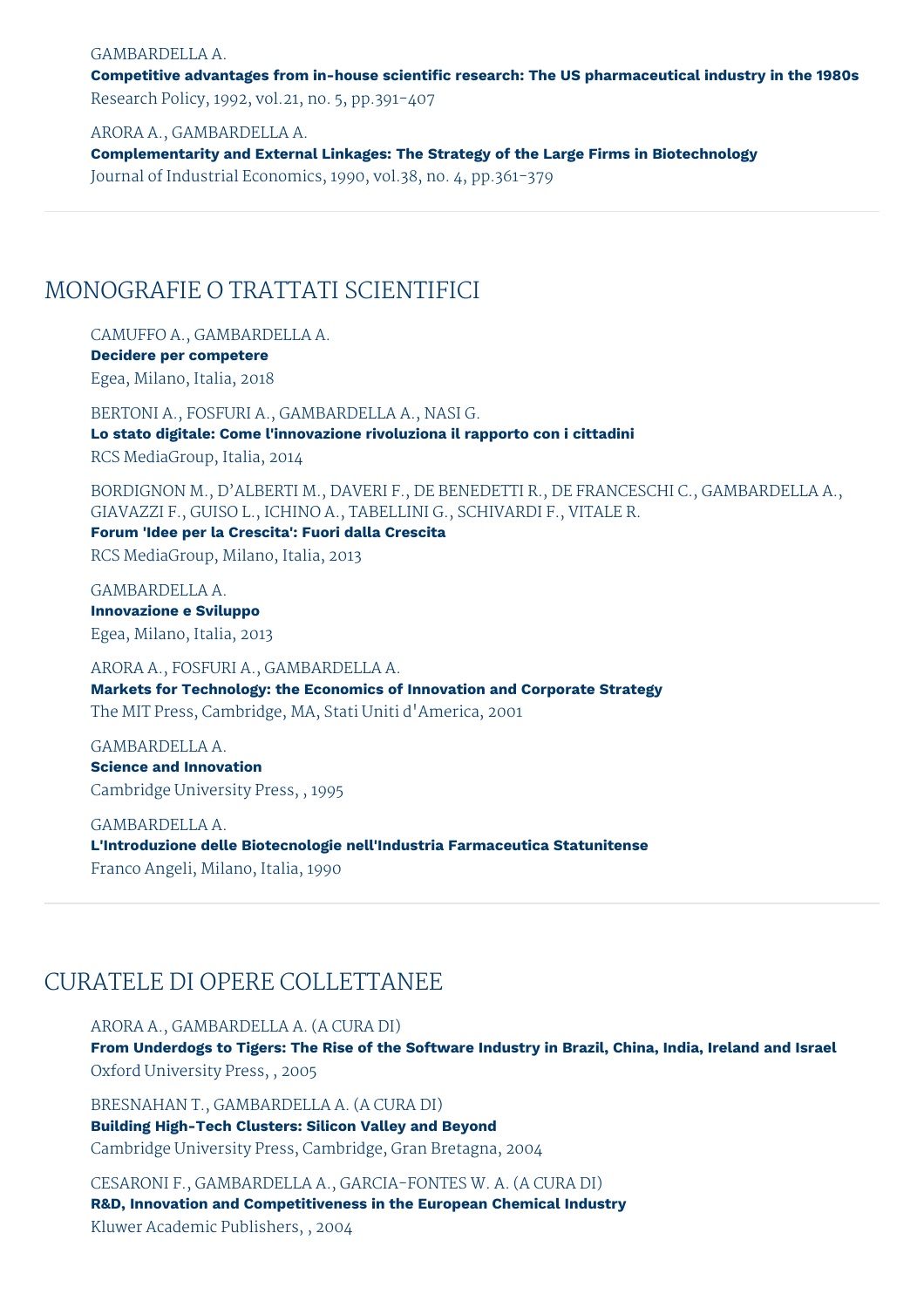CANTWELL J., GAMBARDELLA A., GRANSTRAND O. (A CURA DI) **The Economics and Management of Technological Diversification** Routledge, Taylor and Francis Group, , 2004

GAMBARDELLA A., MALERBA F. (A CURA DI) **The Organization of Economic Innovation in Europe** Cambridge University Press, Cambridge, Gran Bretagna, 1999

# CONTRIBUTI IN VOLUME, CAPITOLI O SAGGI SCIENTIFICI

#### GAMBARDELLA A., PANICO C.

**Alliances and markets for technology** in *Collaborative Strategy* Luiz Mesquita, Roberto Ragozzino, Jeffrey Reuer (a cura di), Edward Elgar Publishing, pp.39-45, 2017

#### ARORA A., GAMBARDELLA A.

**The Market for Technology** in *Handbook of The Economics of Innovation, Vol. 1* Hall Bronwyn H., Rosenberg, Nathan (a cura di), Elsevier, pp.641-678, 2010

#### CASSIMAN B., GAMBARDELLA A.

**Strategic organization of R&D** in *Economic Institutions of Strategy* Jackson A. Nickerson, Brian S. Silverman (a cura di), Emerald Group Publishing Limited, pp.39-64, 2009

#### FOSFURI A., ARORA A., GAMBARDELLA A.

**Patents and the Market for Technology** in *Intellectual Property, Growth and Trade* Maskus, Keith E. (a cura di), Elsevier, chap. 4, pp.123-156, 2008

#### ARORA A., GAMBARDELLA A.

**Emerging Issues in the New Economy and Globalization** in *International Handbook on Industrial Policy* Patrizio Bianchi, Sandrine Labory (a cura di), Edward Elgar Publishing, chap. 2, pp.28-44, 2006

#### ARORA A., FOSFURI A., GAMBARDELLA A.

**Markets for Technology: "Panda's Thumbs", "Calypso Policies", and Other Institutionals Considerations** in *New Frontiers in the Economics of Innovation and New Technology* Cristiano Antonelli, Dominique Foray, Bronwyn Hall, W. Edward Steinmueller (a cura di), Edward Elgar Publishing, pp.323-360, 2006

#### GAMBARDELLA A., CESARONI F., MARIANI M.

**The evolution of networks in the chemical industry** in *The Global Chemical Industry in the Age of the Petrochemical Revolution* Louis Galambos, Takashi Hikino, Vera Zamagni (a cura di), Cambridge University Press, chap. 1, pp.21-52,

2006

BRESNAHAN T., GAMBARDELLA A., SAXENIAN A. **"Old Economy" Inputs for "New Economy" Outcomes: Cluster Formation in the New Silicon Valleys** in *Clusters, Networks, and Innovation*

Stefano Breschi, Franco Malerba (a cura di), Oxford University Press, 2005

#### GAMBARDELLA A.

**Imprese Manageriali e "Nuovi" Sistemi Imprenditoriali** in *Le Nuove Economie* R. Viale (a cura di), Il Sole 24 Ore, 2005

ARORA A., FOSFURI A., GAMBARDELLA A.

**Markets for Technology, Intellectual Property Rights and Development** in *International Public Goods and Transfer of Technology under a Globalized Intellectual Property Regime* Maskus K., Reichman J. (a cura di), Cambridge University Press, pp.321-336, 2005

#### ARORA A., GAMBARDELLA A., KLEPPER S.

**Organizational Capabilities and the Rise of the Software Industry in the Emerging Economies: Lessons**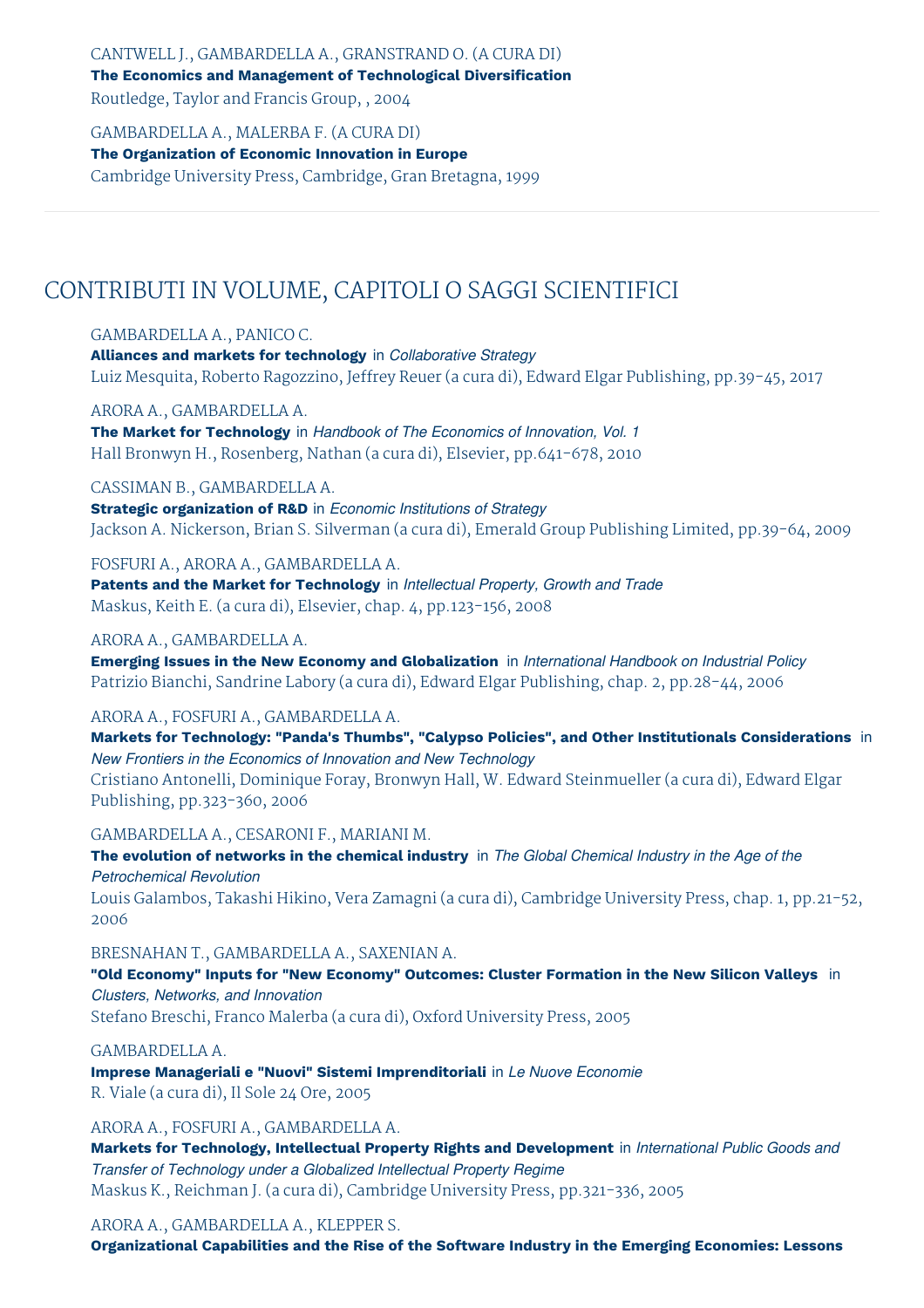from the History of Some US Industries in From Underdogs to Tigers: The Rise and Growth of the Software *Industry in Brazil, China, India, Ireland, and Israel* Ashish Arora, Alfonso Gambardella (a cura di), Oxford University Press, 2005

#### ARORA A., GAMBARDELLA A.

**The Globalization of the Software Industry: Perspectives and Opportunities for Developed and Developing Countries** in *Innovation Policy and the Economy, Volume 5* Adam B. Jaffe, Josh Lerner, Scott Stern (a cura di), The MIT Press, pp.1-32, 2005

#### ARORA A., GAMBARDELLA A., TORRISI S.

In the Footsteps of Silicon Valley? Indian and Irish software in the international division of labor in Building *High-Tech Clusters*

Timothy Bresnahan, Alfonso Gambardella (a cura di), Cambridge University Press, pp.78-120, 2004

CESARONI F., GAMBARDELLA A., GARCIA FONTES W., MARIANI M.

**The Chemical Sectoral System. Firms, markets, institutions and the processes of knowledge creation and diffusion** in *Sectoral Systems of Innovation*

F. Malerba (a cura di), Cambridge University Press, pp.121-154, 2004

ARORA A., GAMBARDELLA A., PAMMOLLI F., RICCABONI M.

**The Nature and Extent of the Market for Technology in Bio-Pharmaceuticals** in *R&D, Innovation and Competitiveness in the European Chemical Industry* F. Cesaroni, A. Gambardella, W. Garcia-Fontes (a cura di), Kluwer Academic Publishers, 2004

#### ARORA A., FOSFURI A., GAMBARDELLA A.

**Markets for technology and corporate strategy** in *Economics, Law and Intellectual Property* O. Granstrand (a cura di), Kluwer Academic Publishers, pp.77-108, 2003

#### ARORA A., GAMBARDELLA A.

**The dynamics of industry structure: The chemical industry in the US, Western Europe, and Japan in the 1980s** in *The German Chemical Industry in the Twentieth Century* Lesch J.E. (a cura di), Kluwer Academic Publishers, pp.407-440, 2001

#### ARORA A., GAMBARDELLA A.

**Evolution of Industry Structure in the Chemical Industry** in *Chemicals and Long-Term Economic Growth: Insights from the Chemical Industry* Ashish Arora, Ralph Landau, Nathan Rosenberg (a cura di), Wiley, 2000

BRESNAHAN T., GAMBARDELLA A.

**The Division of Inventive Labor and the Extent of the Market** in *General Purpose Technologies and Economic Growth*

Elhanan Helpman (a cura di), The MIT Press, 1998

#### ARORA A., GAMBARDELLA A.

**The Division of Innovative Labor in Biotechnology** in *Source of Medical Technology: University and Industry* N. Rosenberg, A.C. Gelijns, H. Dawkins (a cura di), NSF National Science Foundation, pp.188-205, 1995

### ALTRO

SPINA C., CAMUFFO A., GAMBARDELLA A. **Founders, Apply the Scientific Method to Your Startup** 2020, Harvard Business Review, Stati Uniti d'America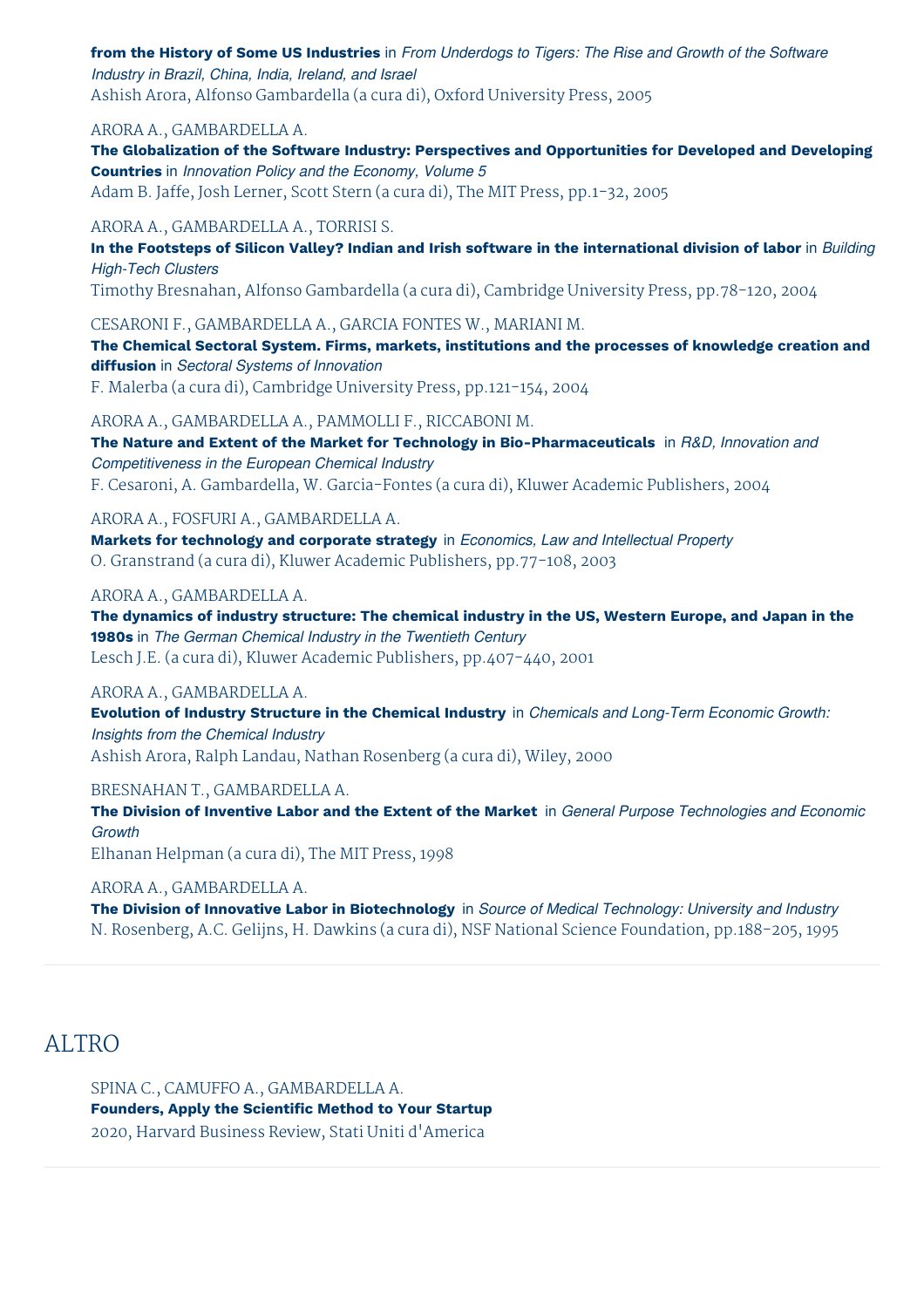## ARTICOLI SU INVITO

GAMBARDELLA A. **The economic value of patented inventions: Thoughts and some open questions** 2013, International Journal of Industrial Organization

### ARTICOLI SU QUOTIDIANI NAZIONALI/INTERNAZIONALI

CAMUFFO A., GAMBARDELLA A., SODA G. **Coronavirus, perché ad Harvard hanno sbagliato** Il Sole 24 Ore, 1 Aprile, 2020

GAMBARDELLA A., VERONA G. **Intelligenza artificiale, cercasi manager** Il Corriere della Sera, 25 Aprile, 2019

GAMBARDELLA A. **Al digitale italiano serve un "piano Marshall"** lavoce.info, 5 Ottobre, 2018

CAMUFFO A., CORDOVA A., GAMBARDELLA A. **A scientific approach to entrepreneurial decision making: Evidence from a randomised control trial** voxEU.org, 6 Gennaio, 2018

BERTONI A., GAMBARDELLA A. **Tutti pazzi per i dati. Ma servono investimenti** lavoce.info, 4 Novembre, 2016

BERTONI A., GAMBARDELLA A. **Avere i Dati e Riutilizzarli per la Ripresa** Il Sole 24 Ore, 3 Ottobre, 2014

BERTOCCHI G., GAMBARDELLA A., JAPPELLI T., NAPPI C., PERACCHI F.

**Assessing Italian research quality: A comparison between bibliometric evaluation and informed peer review** voxEU.org, 28 Luglio, 2014

GAMBARDELLA A., TABELLINI G. **Servono Infrastrutture per il Nuovo Stato Digitale** Il Sole 24 Ore, 22 Giugno, 2014

BERTOCCHI G., GAMBARDELLA A., JAPPELLI T., NAPPI C., PERACCHI F. **Bibliometria o Peer-Review per Valutare la Ricerca?** lavoce.info, 7 Novembre, 2013

GAMBARDELLA A. **Regole Snelle e Incentivi all'Innovazione** Il Sole 24 Ore, 8 Marzo, 2013

GAMBARDELLA A., PAMMOLLI F. **Ma Chi Controllerà i Controllori?** Il Corriere della Sera, 31 Luglio, 2011

GAMBARDELLA A. **Innovazione e Sviluppo** Il Sole 24 Ore, 7 Maggio, 2009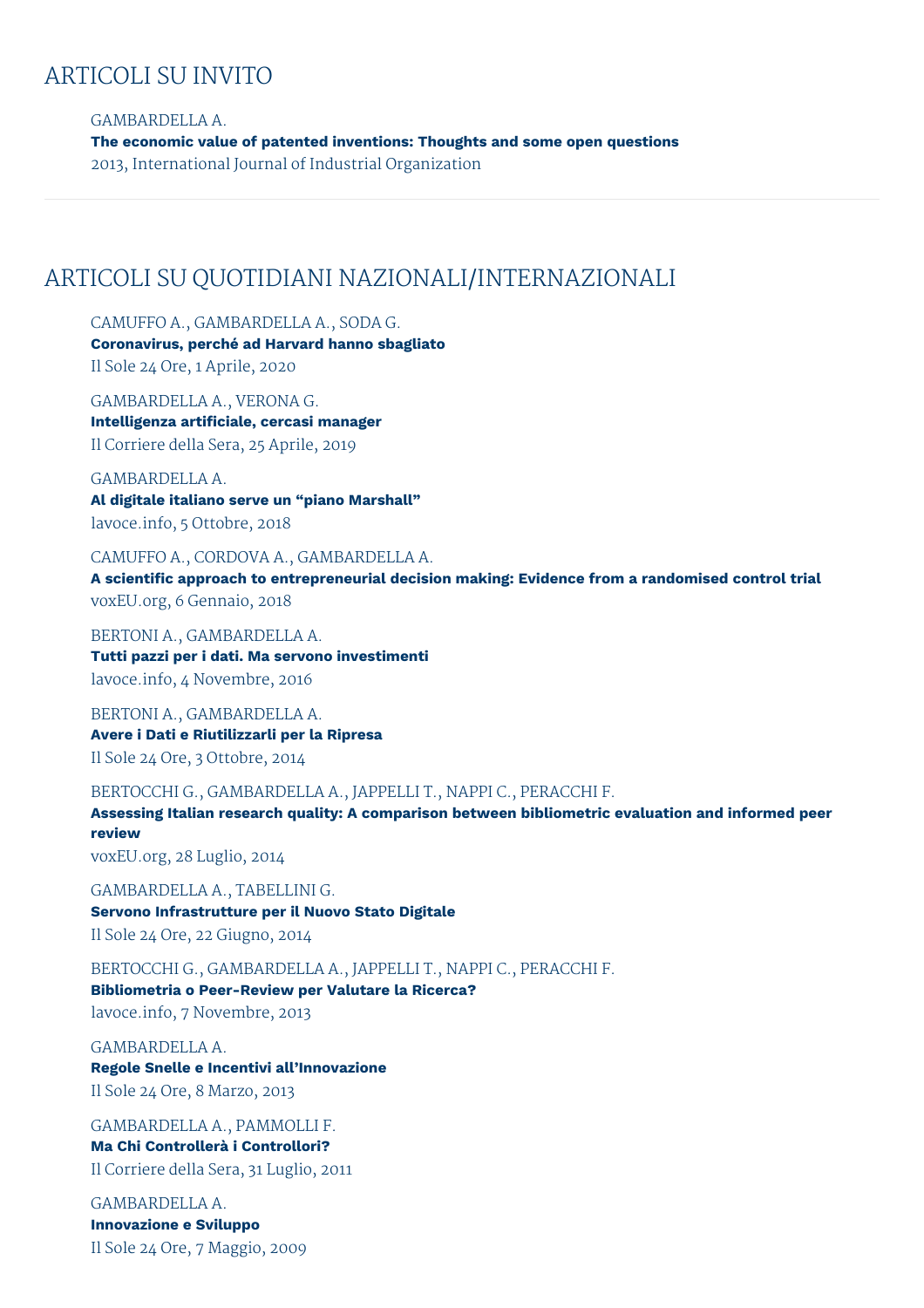### GAMBARDELLA A.

**La Guerra Sbagliata di Mediaset** Il Corriere della Sera, 6 Agosto, 2008

GAMBARDELLA A. **Caccia all'Idea che vale oro** Il Sole 24 Ore, 4 Ottobre, 2007

GAMBARDELLA A., PAMMOLLI F. **Brevetti Regole oltre l'Antitrust** Il Sole 24 Ore, 22 Settembre, 2007

GAMBARDELLA A. **Brevetti da battere all'Asta** Il Sole 24 Ore, 14 Giugno, 2007

GAMBARDELLA A. **Alla Ricerca di Nuove Specializzazioni** lavoce.info, 5 Gennaio, 2006

GAMBARDELLA A. **Licenza d'innovare** lavoce.info, 14 Febbaio, 2005

GAMBARDELLA A., PAMMOLLI F. **Vogliamo Combattere la Povertà? Diamo Farmaci al Terzo Mondo** Il Riformista, 8 Gennaio, 2003

DOSI G., GAMBARDELLA A. **Docenti Universitari Vecchi? Cambiamo i Corsi di Dottorato** Il Corriere della Sera, 22 Agosto, 2002

# COMMENTS, DISCUSSIONS, REPLIES SU RIVISTA

GAMBARDELLA A. **Patents and the division of innovative labor** 2005, Industrial and Corporate Change

# EDITORIALI IN RIVISTA

ETHIRAJ S. K., GAMBARDELLA A., HELFAT C. E. **Articles on datasets** 2019, Strategic Management Journal

# NOTE DI RICERCA O BREVI ARTICOLI SU RIVISTA

GAMBARDELLA A. **Esiste la Scienza del Management?**